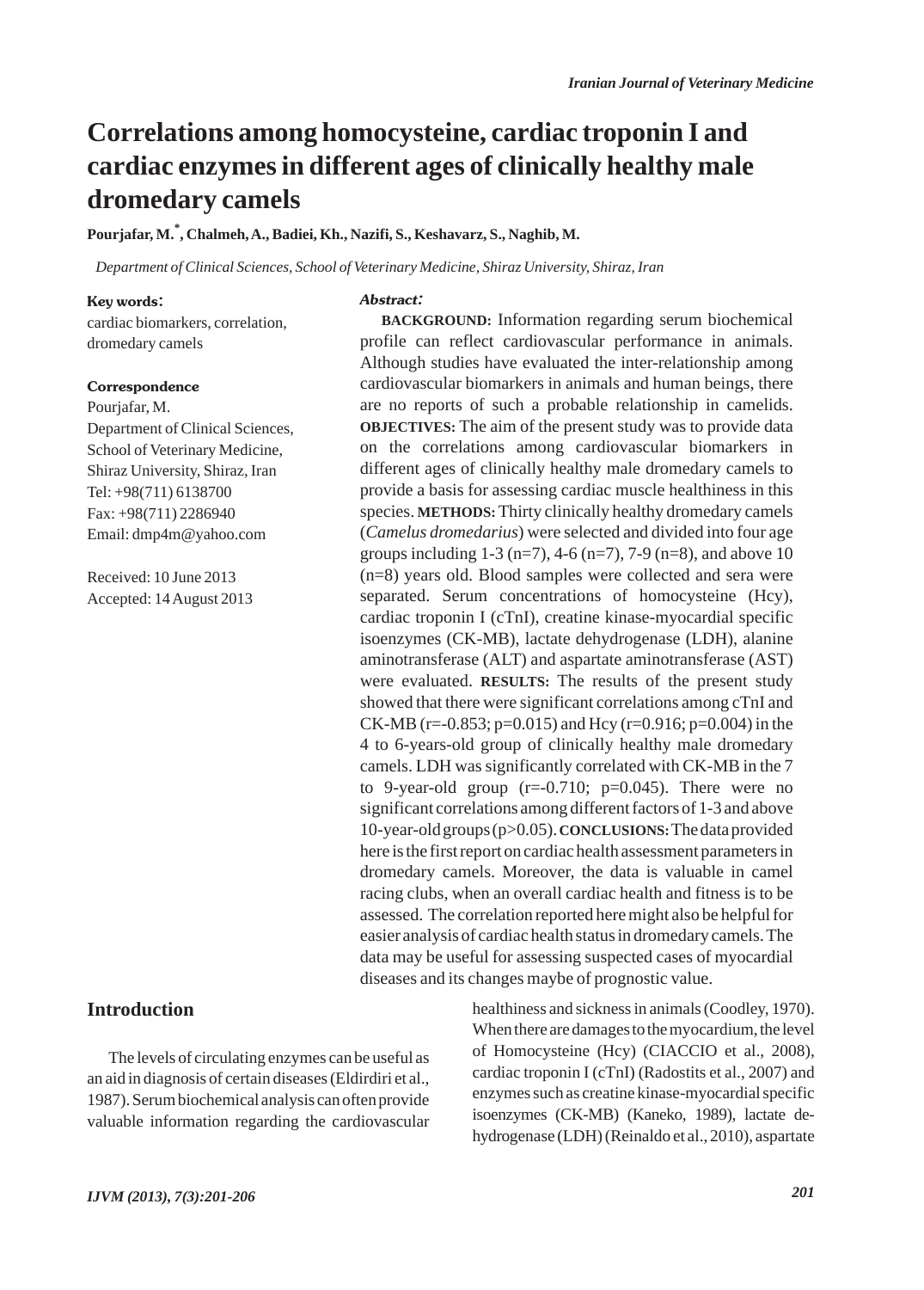aminotransferase (AST) and alanine aminotransferase (ALT) (Coodley, 1970) in the serum are elevated.

Hcy is a sulfur-containing amino acid, which is found in blood and produced in the metabolism of the essential amino acid methionine (Ciaccio et al., 2008). Epidemiological studies have shown that too much serum concentrations of Hcy are related to a higher risk of coronary heart disease, stroke, peripheral vascular disease, and deep venous thrombosis (Weikert et al., 2005; Kullo et al., 2006). Several studies have suggested that cTnI has especially become important in early diagnosis of myocardial damages in large animals (Radostits et al., 2007; Tunca et al., 2009). Moreover, cTnI level is a more specific marker than CK-MB level for diagnosing myocardial necrosis (Basbugan et al., 2010); however, myocardium is one of the richest sources of CK-MB. Therefore, it is the most widely used serum enzyme determination in cardiac diseases of large animals (Kaneko, 1989). LDH catalyzes the reversible oxidation of pyruvate to lactate. multiple forms of LDH enzymes in several tissues (Bergmeyer et al., 1983); however, LDH has been found to be a general indicator for the existence and severity of acute or chronic myocardial tissue damages (Reinaldo et al., 2010). LDH is not organ-specific and may be of value in order to diagnose the cardiac problems in conjunction with other enzymes such as AST and ALT (Coodley, 1970). Therefore, these diagnostic enzymes are valuable tools used in the early detection of cardiac problems as a result of ischemia, injury, or inflammation (Sacher et al., 1991).

Although studies have evaluated the interrelationship among Hcy, cTnI, CK-MB, LDH, ALT and AST in animals (Kozat et al., 2011) and human beings (Polena et al., 2005), there are no reports of such a probable relationship in camelids. Thus, the present study was carried out to provide data on the correlations among Hcy, cTnI, and cardiac enzymes (CK-MB, LDH, ALT and AST) in different ages of clinically healthy male dromedary camels to provide a basis for assessing cardiac muscle healthiness in this species.

## **Materials and Methods**

The present study was carried out in November

2010 on 30 male clinically healthy dromedary camels (*Camelus dromedarius*) from several farms in Yazd province (latitude 31°54'N and longitude 054°24'E, 1203 m above sea level), located in the central part of Iran. Animals were maintained in open-shed barns with free access to water and shade. The ration included mainly alfalfa hay, wheat straw, corn, and barley. Camels were examined prior to the sampling and proved to be clinically healthy. Animals were assigned into four age groups, including 1-3 (n=7), 4- 6 (n=7), 7-9 (n=8), and above 10 (n=8) years old. Blood samples were collected by jugular venipuncture in sterile silicone-coated vacutainers, allowed to clot, and then separated after centrifugation for 10 min at 3000×g. Serum samples were stored at -20°C until analysis.

Values of serum AST, ALT, CK-MB, and LDH were measured with Integra 800 auto-analyzer (Roche-Cobes, Switzerland). Levels of serum cTnI were determined by ELISA equipment (ELISA Reader®-DAS Italy) and calculated with commercial test kit as instructed by the manufacturer (Troponin I kit-DRG Diagnostic). The measurement of serum Hcy was performed using the enzymatic assay kit (Diazyme Com, USA).

Data were expressed as mean ± standard deviation (SD). Correlations among Hcy, cTnI, CK-MB, LDH, ALTand ASTin each age group of dromedary camels were assigned. In the present study, the correlation coefficient greater than 0.8 was considered as strong, whereas, a correlation smaller than 0.5 described as weak. Statistical analyses were performed by SPSS software (SPSS for Windows, version 11.5, SPSS Inc, Chicago, Illinois). The level of significance was set at  $p<0.05$ .

## **Results**

Normal serum concentrations of Hcy, cTnI, CK-MB, LDH, ALT and AST in different ages of clinically healthy male dromedary camels are presented in Table 1. Tables 2 to 5 show the correlations among serum concentrations of these factors in 1-3, 4-6, 7-9 and above 10 years old groups of dromedary camels. There were no significant correlations among different factors of 1-3 and greater than 10 years old groups (p>0.05; Tables 2 and 5). There were weak and no significant correlations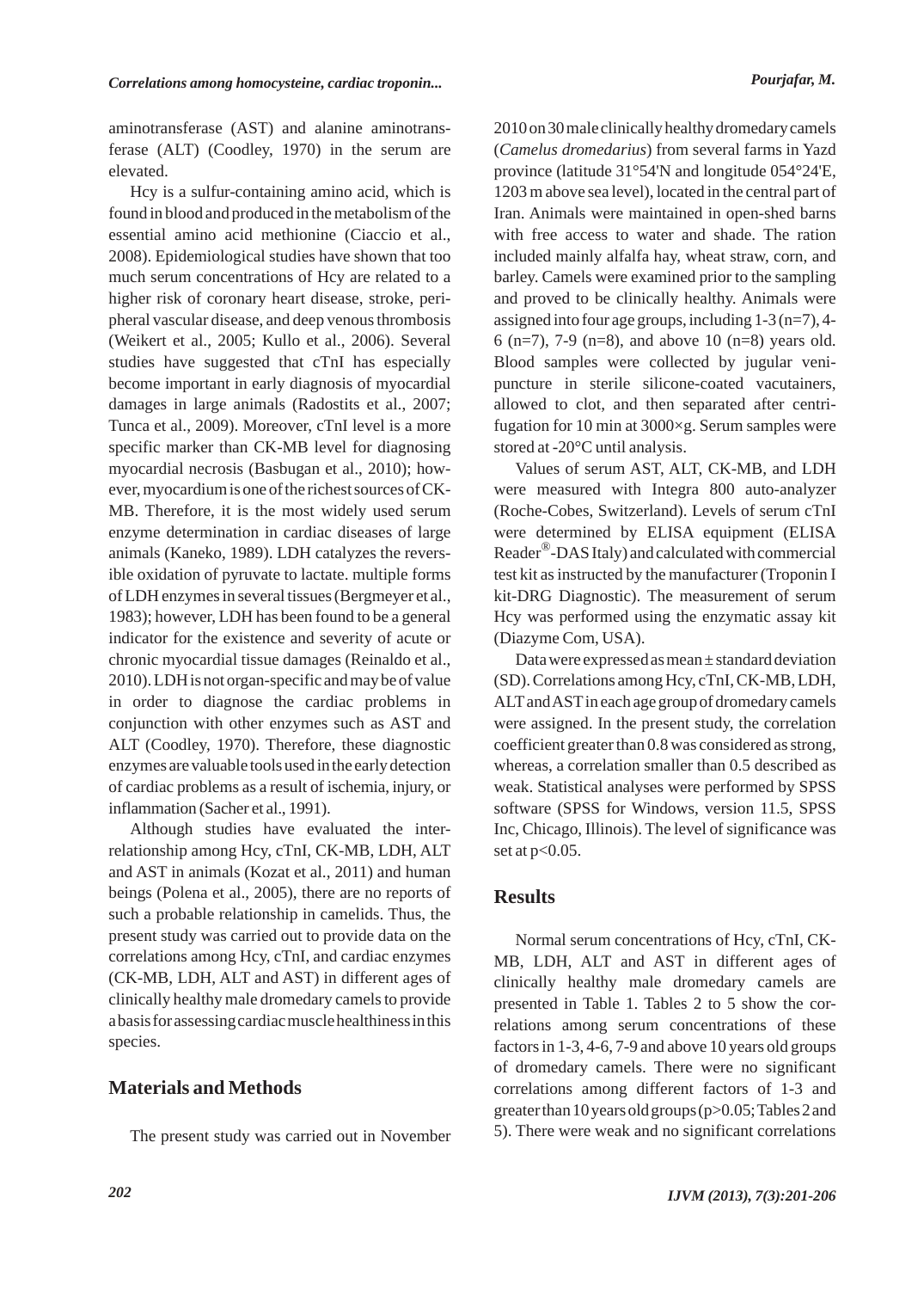Table 1. Mean ± SD of serum concentrations of aspartate aminotransferase (AST), alanine aminotransferase (ALT), creatine kinase isoenzyme MB (CK-MB), lactate dehydrogenase (LDH), homocysteine (Hcy) and troponin I (cTnI) in 4 age groups of clinically healthy male dromedary camels.

| Age Groups      | AST(U/L)         | ALT(U/L)         | $CK-MB(U/L)$     | LDH(U/L)            | Hcy (µmol/L)  | $cTnI$ (ng/mL) |
|-----------------|------------------|------------------|------------------|---------------------|---------------|----------------|
| 1-3 years old   | $101.57 + 14.38$ | $113.42 + 14.38$ | $225.06+109.40$  | 2833.49+748.05      | 7.48+0.56     | $0.52+0.18$    |
| 4-6 years old   | $72.42 + 24.37$  | $92.14 + 48.27$  | $250.16 + 62.61$ | 1714.44+887.57      | $7.37+0.75$   | $0.61 + 0.19$  |
| 7-9 years old   | $89.37 + 25.44$  | $117.37 + 49.28$ | $196.76 + 68.90$ | $2331.69 + 1083.00$ | $7.18 + 0.68$ | $0.65+0.19$    |
| $>10$ years old | $98.00+29.17$    | $125.62 + 28.67$ | $238.98 + 97.90$ | $2302.97+1017.39$   | $7.07 + 0.72$ | $0.55 + 0.22$  |

Table 2. Correlation coefficients (r) among serum concentrations of aspartate aminotransferase (AST), alanine aminotransferase (ALT), creatine kinase isoenzyme MB (CK-MB), lactate dehydrogenase (LDH), homocysteine (Hcy) and troponin I (cTnI) in 1-3 years old group of clinically healthy male dromedary camels (n=7).

|                             | AST<br>(U/L) | ALT<br>(U/L) | CK-MB<br>(U/L) | LDH<br>(U/L) | Hcy<br>$(\mu mol/L)$ |
|-----------------------------|--------------|--------------|----------------|--------------|----------------------|
| <b>ALT</b><br>(U/L)         | $-0.529$     |              |                |              |                      |
| $CK-MB$<br>(U/L)            | $-0.292$     | $-0.272$     |                |              |                      |
| LDH<br>(U/L)                | 0.494        | 0.003        | $-0.423$       |              |                      |
| Hcy<br>$(\mu \text{mol/L})$ | 0.199        | $-0.340$     | $-0.525$       | 0.481        |                      |
| cTnI<br>(ng/mL)             | 0.438        | 0.131        | 0.051          | $-0.357$     | 0.128                |

Table 3. Correlation coefficients (r) among serum concentrations of aspartate aminotransferase (AST), alanine aminotransferase (ALT), creatine kinase isoenzyme MB (CK-MB), lactate dehydrogenase (LDH), homocysteine (Hcy) and troponin I (cTnI) in 4-6 years old group of clinically healthy male dromedary camels (n=7). Significant correlations are indicated by star ( $p<0.05$ ).

|                             | AST<br>(U/L) | ALT<br>(U/L) | <b>CK-MB</b><br>(U/L) | <b>LDH</b><br>(U/L) | <b>Hcv</b><br>$(\mu mol/L)$ |
|-----------------------------|--------------|--------------|-----------------------|---------------------|-----------------------------|
| ALT<br>(U/L)                | $-0.438$     |              |                       |                     |                             |
| CK-MB<br>(U/L)              | $-0.222$     | 0.271        |                       |                     |                             |
| <b>LDH</b><br>(U/L)         | 0.475        | $-0.394$     | $-0.712$              |                     |                             |
| Hcy<br>$(\mu \text{mol/L})$ | $-0.272$     | 0.273        | $-0.618$              | 0.426               |                             |
| cTnI<br>(ng/mL)             | 0.004        | 0.086        | $-0.853*$             | 0.569               | $0.916*$                    |

among cTnI and other factors in 1-3, 7-9 and greater than 10 years old groups ( $p > 0.05$ ; Tables 2, 4 and 5). The results of the present study showed that there were significant correlations between cTnI and CK-MB (r=-0.853; p=0.015) and Hcy (r=0.916; p=0.004) in 4-6 years old group of clinically healthy male dromedary camels (Table 3). AST and ALT had weak and no significant correlations with other studied factors in 4-6 years old group (p>0.05; Table 3). LDH was significantly correlated with CK-MB in 7-9 years old group ( $r=-0.710$ ;  $p=0.045$ ; Table 4). ALT had weak and no significant correlations with other studied factors in older than 10 years old group (p>0.05; Table 5).

#### **Discussion**

Cardiac troponin is a myofibrillar protein with two diagnostically-relevant forms (cTnI and cTnT) that regulate contraction of the heart. cTnI binds to actin and inhibits interactions between actin and myosin. Cardiac troponin is released from injured myocardiocytes into the circulation within hours (Polena et al., 2005). In recent years, the development of cardiac troponins as the gold standard, sensitive and specific biochemical markers of myocardial injuries have aided the diagnosis and management of myocardial injuries (Wells and sleeper, 2008). In the present study, serum concentrations of cTnI were significantly correlated with Hcy and CK-MB in 4-6 years old group. Tharwat (2012) reported that serum cTnI in downer camels were significantly higher than normal camels. He mentioned that myocardial injuries could increase serum cTnI in downer camels. Tharwat et al. (2013a) also mentioned that transportation could induce myocardial problems in camels, and increase of the serum concentrations of cTnI can be detected. Furthermore, serum cTnI in clinically healthy racing camels is higher than nonracing camels (Tharwat et al., 2013b). The serum concentrations of cardiac troponin correlate well with histopathological changes in the myocardium, extent of cardiac injury, clinical signs, and prognosis (Wells and Sleeper, 2008). Assay of troponins constitutes the preferred biochemical marker for acute myocardial infarction (Polena et al., 2005). Increases in cTnI correlate with a wide range of animal cardiac diseases including dilated cardio-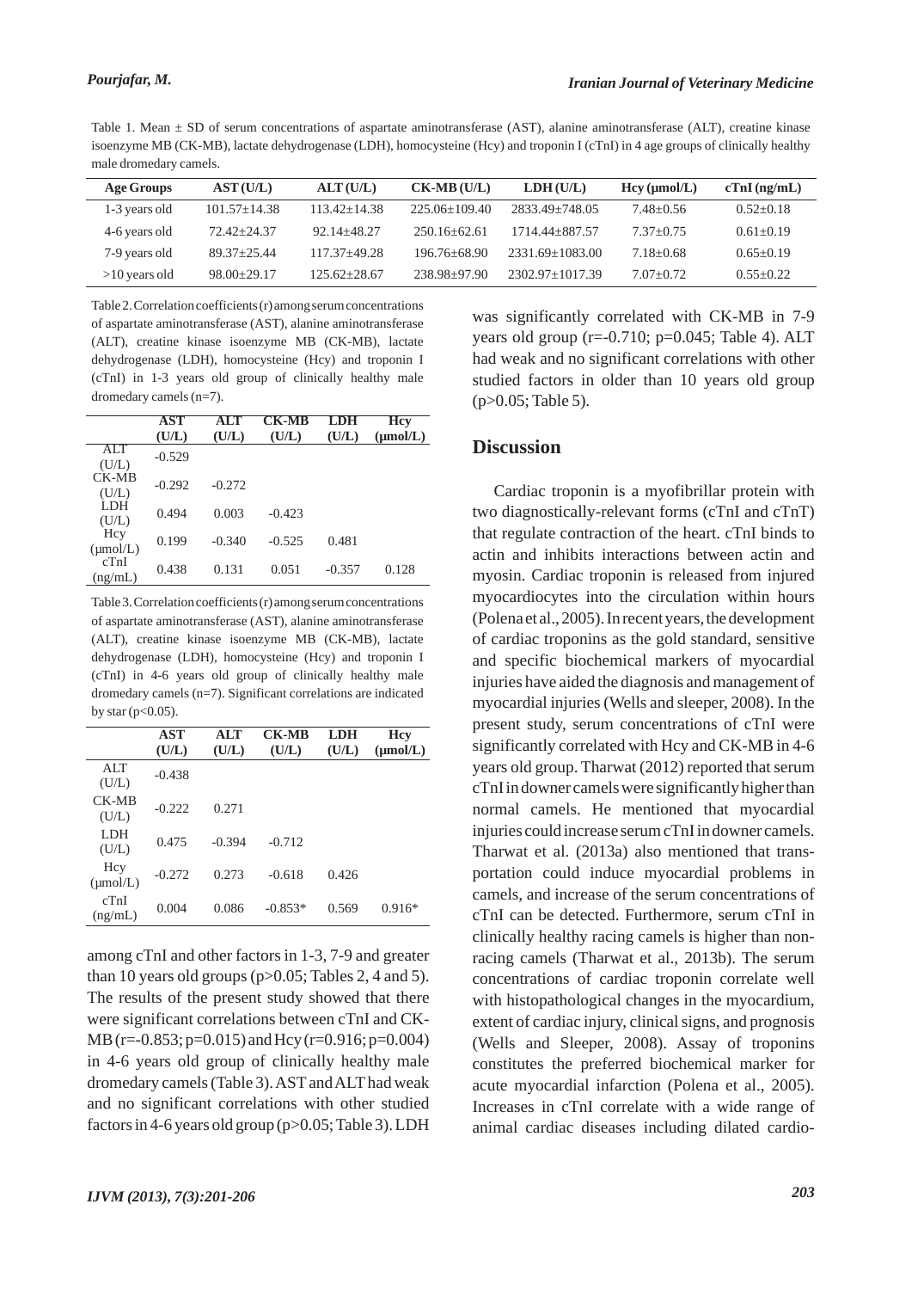Table 4. Correlation coefficients (r) among serum concentrations of aspartate aminotransferase (AST), alanine aminotransferase (ALT), creatine kinase isoenzyme MB (CK-MB), lactate dehydrogenase (LDH), homocysteine (Hcy) and troponin I (cTnI) in 7-9 years old group of clinically healthy male dromedary camels (n=8). Significant correlation is indicated by  $star (p < 0.05)$ .

|                             | AST<br>(U/L) | ALT<br>(U/L) | <b>CK-MB</b><br>(U/L) | <b>LDH</b><br>(U/L) | <b>Hcv</b><br>$(\mu mol/L)$ |
|-----------------------------|--------------|--------------|-----------------------|---------------------|-----------------------------|
| <b>ALT</b><br>(U/L)         | 0.625        |              |                       |                     |                             |
| CK-MB<br>(U/L)              | $-0.567$     | $-0.620$     |                       |                     |                             |
| LDH<br>(U/L)                | 0.280        | 0.607        | $-0.710*$             |                     |                             |
| Hcy<br>$(\mu \text{mol/L})$ | 0.652        | 0.433        | $-0.511$              | $-0.065$            |                             |
| cTnI<br>(ng/mL)             | 0.184        | $-0.202$     | $-0.080$              | $-0.186$            | 0.014                       |

Table 5. Correlation coefficients (r) among serum concentrations of aspartate aminotransferase (AST), alanine aminotransferase (ALT), creatine kinase isoenzyme MB (CK-MB), lactate dehydrogenase (LDH), homocysteine (Hcy) and troponin I (cTnI) in greater than 10 years old group of clinically healthy male dromedary camels (n=8).

|                              | <b>AST</b> | ALT      | <b>CK-MB</b> | LDH      | Hcv           |
|------------------------------|------------|----------|--------------|----------|---------------|
|                              | (U/L)      | (U/L)    | (U/L)        | (U/L)    | $(\mu mol/L)$ |
| <b>ALT</b>                   | 0.005      |          |              |          |               |
| (U/L)                        |            |          |              |          |               |
| CK-MB                        | $-0.565$   | $-0.272$ |              |          |               |
| (U/L)                        |            |          |              |          |               |
| <b>LDH</b>                   | 0.625      | 0.003    | $-0.423$     |          |               |
| (U/L)                        |            |          |              |          |               |
| Hcy                          | 0.682      | $-0.340$ | $-0.525$     | 0.481    |               |
| $(\mu \text{mol/L})$<br>cTnI |            |          |              |          |               |
|                              | 0.214      | 0.131    | 0.051        | $-0.357$ | 0.128         |
| (ng/mL)                      |            |          |              |          |               |

myopathy, endocardiosis, endocarditis, and congestive heart failure, as well as with various forms of severe respiratory disease (Serra et al., 2010).

Hcy is a highly reactive amino acid derived from methionine metabolism and is known to produce endothelial cell injury in experimental animals (Harker et al., 1983) and cell culture (Wall et al., 1980). Elevated total serum Hcy has been stated as an independent risk factor for peripheral vascular, cerebrovascular and coronary artery diseases (Nygard et al., 1997). Studies showed that increased plasma and heart tissue Hcy concentrations could be considered as a risk factor in myocardium damage in conditions associated with oxidative stress (Rezaei and Dalir-Naghadeh, 2009). In the current study, correlations between Hcy and CK-MB were either negative or not significant in all of the studied groups. Several meta-analyses have shown an association between total plasma Hcy concentration and cardiovascular diseases (Hankey and Weikelboom, 1999).

Serum CK-MB in downer camels is significantly higher than normal camels during myocardial injuries (Tharwat, 2012). CK-MB during transportation increases in dromedary camels (Tharwat et al., 2013a). Furthermore, serum CK-MB in clinically healthy racing camels is higher than non-racing ones (Tharwat et al., 2013b).

CK-MB and LDH are cytoplasmic enzymes with a high activity in heart, skeletal muscle, liver, kidney, and red blood cells. These enzymes are indicators of a higher level of cellular damage, and their increased activity is a consequence of their increased release from the damaged cells and a reflection of metabolic changes in the inflamed tissues especially in the heart (Graeber et al., 1990). The damage to the skeletal or heart musculature results in a considerable increase in the level of serum CK-MB and LDH due to the fact that the bulk of the vessels throughout the body could be considered as an ample reservoir of enzymes liable to be released and detected during pathological situations. Hence, any damages to the vasculature could result in leakage of the enzymes, and could thus be considered as a valuable tool in early diagnosis of pathological conditions (Graeber et al., 1990).

LDH activity rises slowly after myocardial infarction and becomes maximal after CK-MB elevations (Ohman et al., 1982). Determinations of LDH activity have been used diagnostically to determine whether acute myocardial infarction occurred in the days before a patient was evaluated (Adams et al., 1993). Measurement of cTnI is clearly more sensitive than the LDH cutoff value for retrospective diagnoses of acute myocardial injuries. Resolution of this problem has been advanced by the development of techniques that separate CK into its three isoenzymes containing MM, MB, and BB (Van Der Veen and Willebrands, 1966). Separation and quantification of MB isoenzyme, which is found almost exclusively in heart muscle, provides a more specific indicator of acute myocardial infarction than total CK alone. CK-MB as a cardio specific enzyme has been introduced as a sensitive marker of myocardial injury (Roe et al., 1972). Recent studies report that although the sensitivity of cTnI is comparable to that of CK-MB, its specificity seems to be higher (Adams et al., 1994). In the diagnosis of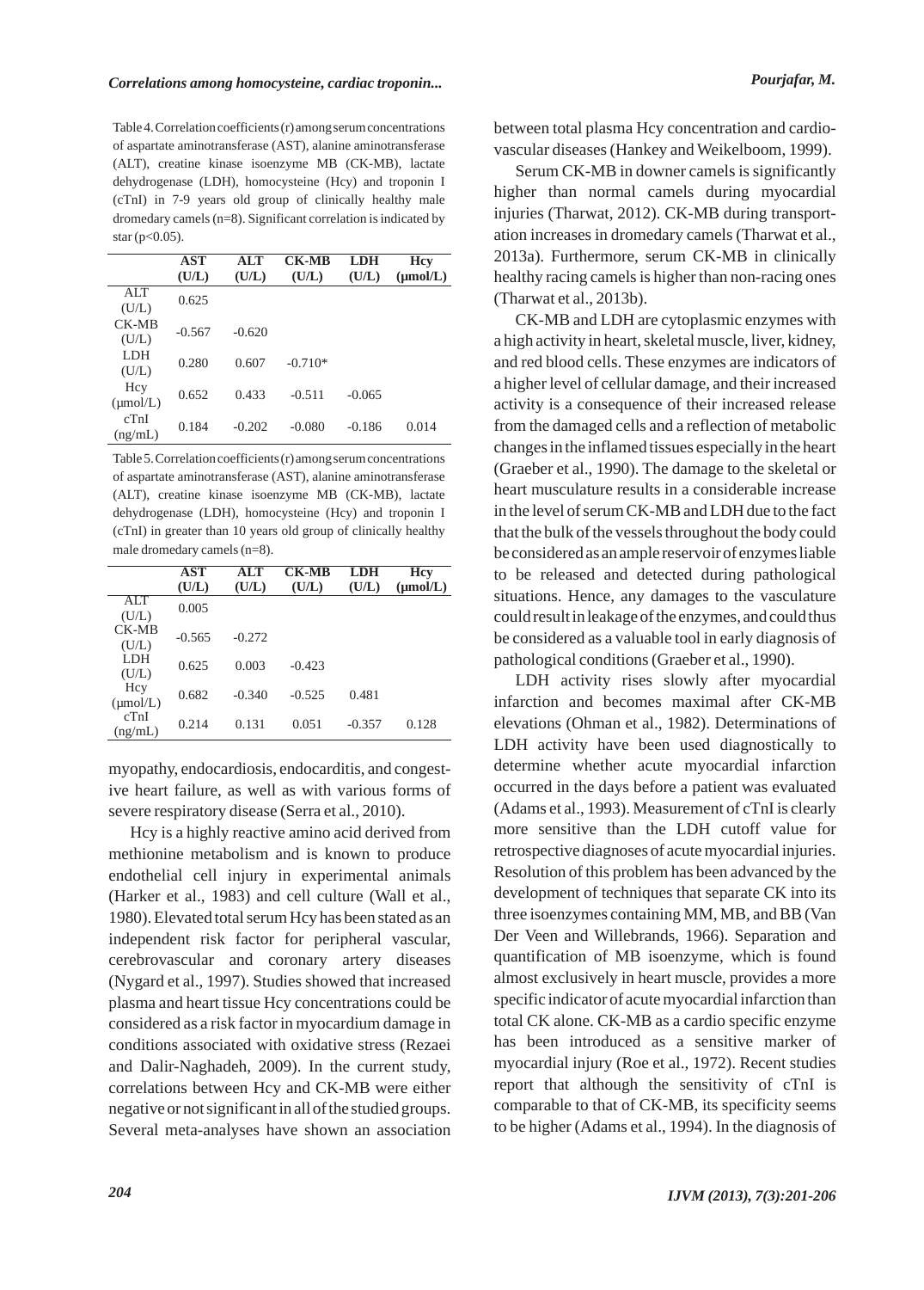acute myocardial infarction, the measurement of elevated levels of CK-MB and LDH are well known (Jaffe et al., 1984).

Measurements of AST and ALT activities are common laboratory tests, requested usually as an aid to diagnosis and surveillance of cardiac problems and both AST and ALT activities rise after an acute myocardial infarction (Ohman et al., 1982). AST lacks organ specificity but is present in skeletal muscle, cardiac muscle and liver of large animals; the pathological changes in these organs elevate the activity of AST in the blood (Kaneko, 1989). AST is also an intracellular enzyme involved in amino acid and carbohydrate metabolism, and its elevated levels show the damage in the organ whose cells are rich in this enzyme such as the heart (Rubina and Tabassum, 2008). In contrast, elevation in ALT levels is widely viewed as a specific indicator of liver necrosis and cardiac injuries. Elevated ALT activity is associated with the high risk of chronic heart disease. Both AST and ALT activities rise after an acute myocardial infarction (Ohman et al., 1982). Serum concentrations of AST and ALT in downer camels are significantly higher than normal camels, due to myocardial problems during recumbency (Tharwat, 2012). The results of the present study showed that there were no significant correlations among ALT and AST and other studied factors in all age groups (p>0.05; Tables 2 to 5).

The data provided here is the first report on cardiac health assessment parameters in dromedary camels. Moreover, the data is valuable in camel racing clubs, when an overall cardiac health and fitness is to be assessed. The correlation reported here might also be helpful for easier analysis of cardiac health status in dromedary camels. The data may be useful for assessing suspected cases of myocardial diseases and its changes may be of prognostic value.

#### **Acknowledgments**

The authors would like to appreciate all the staff of the Veterinary Organization of Yazd Province for their valuable collaborations.

#### **References**

1. Adams, J.E., Abendschein, D.R., Jaffe, A.S. (1993)

Biochemical markers of myocardial injury. Is MB creatine kinase the choice for the 1990's? Circulation. 88: 750-763.

- Adams, J.E., Sicard, G.A., Allen, B.T., Bridwell, 2. K.H., Lenke, L.G., Dávila-román, V.G., Bodor, G.S., Ladenson, J.H., Jaffe, A.S. (1994) Diagnosis of perioperative myocardial infarction with measurements of cardiac troponin I. N Engl J Med. 330: 670- 674.
- Basbugan, Y., Agaoglu, Z., Yüksek, N. (2010) An 3. investigation on serum troponin concentration in healthy ruminants. Kafkas Univ Vet Fak Derg. 16: 641-645.
- Bergmeyer, V., Bergmeyer, J., Grabl, M. (1983) 66 4. Methods of Enzymatic Analysis,  $(3<sup>rd</sup>$  ed.) Verlagchemie, Deerfield Beach, Florida. USA.
- 5. Ciaccio, M., Bivona, G., Bellia, C. (2008) Therapeutical approach to plasma homocysteine and cardiovascular risk reduction. Ther Clin Risk Manag. 4: 219-224.
- 6. Coodley, E.L. (1970) Diagnosic Enzymology. (3<sup>rd</sup> ed.) W.B. Saunders Co. Philadelphia, USA.
- Eldirdiri, N.I., Suliman, H.B., Shommein, A.M. 7. (1987) Normal serum activities of some diagnostic enzymes in dromedary camel in Sudan. Vet Res Commun. 11: 201-203.
- Graeber, G.M., Clagett, G.P., Wolf, R.E., Cafferty, 8. P.J., Harmon, J.W., Rich, N.M. (1990) Alterations in serum creatine kinase and lactate dehydrogenase. Association with abdominal aortic surgery, myocardial infarction and bowel necrosis. Chest. 97: 521- 527.
- Hankey, G.J., Weikelboom, J. (1999) Homocysteine 9. and vascular disease. Lancet. 354: 407-413.
- 10. Harker, L.A., Harlan, J.M., Ross, R. (1983) Effect of sulfinpyrazone on homocysteine-induced endothelial injury and arteriosclerosis in baboons. Circ Res. 53: 731-739.
- 11. Jaffe, A.S., Garfinkel, B.T., Ritter, C.S., Sobel, B.E. (1984) Plasma MB creatine kinase after vigorous exercise in professional athletes. Am J Cardiol. 53: 856-858.
- 12. Kaneko, J.J. (1989) Clinical Biochemistry of Domestic Animals,  $(3<sup>rd</sup>$  ed.) NewYork, USA, Academic Press.
- Kozat, S., Altug, N., Yüksek, N., Özkan, C. (2011) 13.Evaluation of the levels of homocysteine, troponin I, and nitric oxide in lambs with subclinical white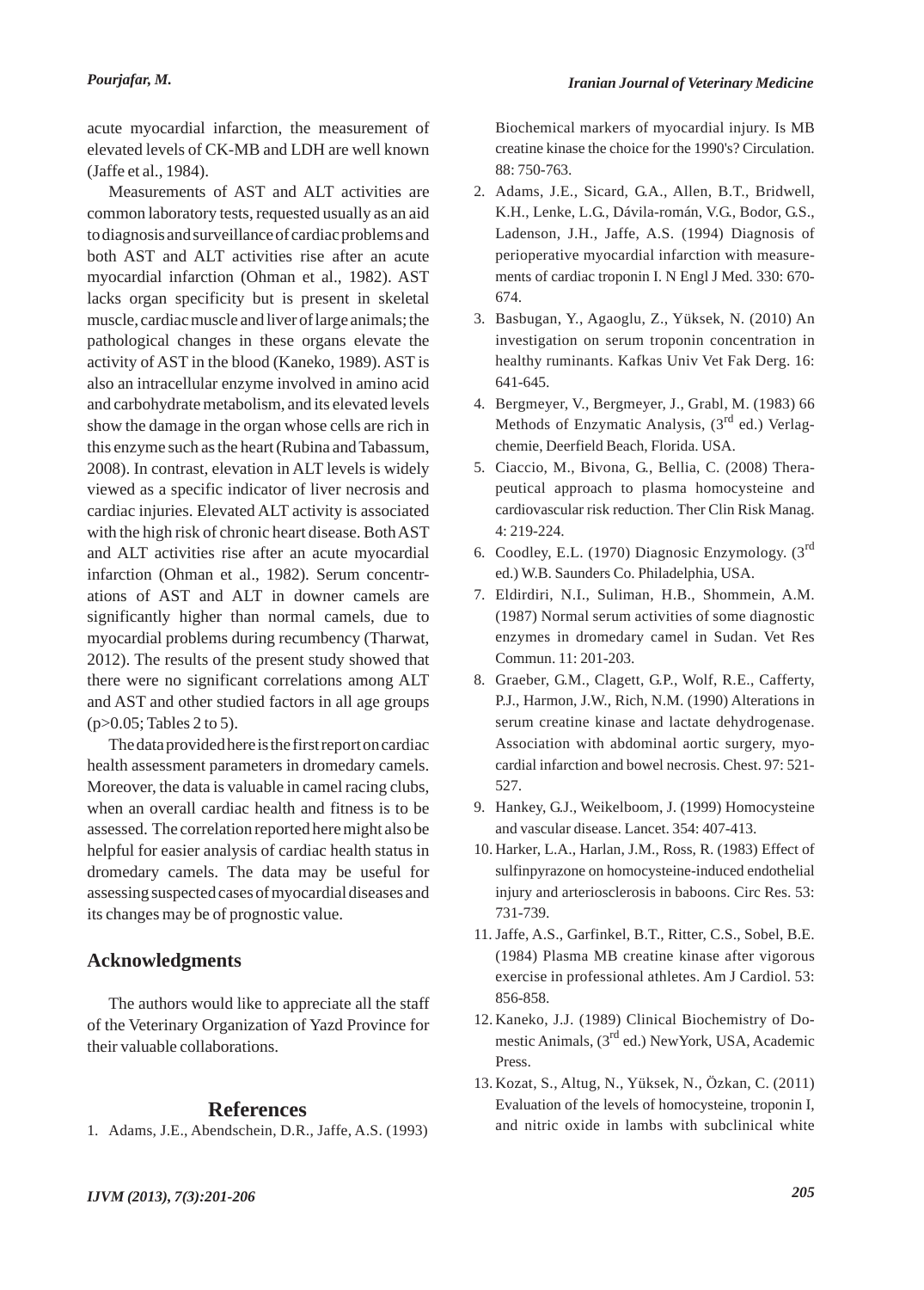muscle disease. Kafkas Univ Vet Fak Derg. 17: 441- 444.

- 14. Kullo, I.J, Li, G., Bielak, L.F., Bailey, K.R., Sheedy, P.F., Peyser, P.A., Turner, S.T., Kardia, S.L. (2006) Association of plasma homocysteine with coronary artery calcification in different categories of coronary heart disease risk. Mayo Clin Proc. 81: 177-182.
- 15. Nygard, O., Nordrehaug, J.E., Refsum, H., Ueland, P.M., Farstad, M., Vollset, S.E. (1997) Plasma homocysteine levels and mortality in patients with coronary artery disease. N Engl J Med. 337: 230-236.
- 16. Ohman, E.M., Teo, K.K., Johnson, A.H., Collins, P.B., Dowsett, D.G., Ennis, J.T., Horgan, J.H. (1982) Abnormal cardiac enzyme responses after strenuous exercise: alternative diagnostic aids. Br Med J (Clin Res Ed). 285: 1523-1526.
- 17. Polena, S., Shen, K.H., Mamakos, E., Chuang, P.J., Sharma, M., Griciene, P., Ponomarev, A.A., Gintautas, J., Maniar, R. (2005) Correlation between cardiac enzyme elevation and the duration of cardiopulmonary resuscitation. Proc West Pharmacol Soc. 48: 136-138.
- 18. Radostits, O.M., Gay, C.C., Hinchcliff, K.W., Constable, P.D. (2007) Diseases of the cardiovascular system. In: Veterinary Medicine: A Text Book of the Diseases of Cattle, Horses, Sheep, Pigs and Goats.  $(10^{th}$  ed.) Elsevier. Philadelphia, USA. p. 399-438.
- 19. Reinaldo, A.B., Carlos, H.J.P., Kaio, F.V., Antonio, J.S., Leonardo, R.S., Rui, C. (2010) Effect of shortterm creatine supplementation on markers of skeletal muscle damage after strenuous contractile activity. Eur J Appl Physiol. 108: 945-955.
- 20. Rezaei, S.A., Dalir-Naghadeh, B. (2009) Association of plasma and heart homocysteine and blood malondialdehyde with cardiovascular diseases induced by acute selenium deficiency in lambs. Small Rumin Res. 83: 22-28.
- 21. Roe, C.R., Limbird, L.E., Wagner, G.S., Nerenberg, S.T. (1972) Combined isoenzyme analysis in the diagnosis of myocardial injury: Application of electrophoretic methods for the detection and quantitation of the creatine phosphokinase MB isoenzyme. J Lab Clin Med. 80: 577-590.
- 22. Rubina, A., Tabassum, M. (2008) Relation between preeclampsia and cardiac enzymes. ARYA Athero J. 4: 29-32.
- 23. Sacher, R.A., Mcpherson, R.A., Campos, J.M. (1991)

Widmann's Clinical Interpretation of Laboratory Tests, F.A. Davis Company, Philadelphia, USA.

- 24. Serra, M., Papakonstantinou, S., Adamcova, M., O'brien, P.J. (2010) Veterinary and toxicological applications for the detection of cardiac injury using cardiac troponin. Vet J. 185: 50-57.
- 25. Tharwat, M. (2012) The cardiac biomarker troponin I and other haematological and biochemical variables in downer camels (*Camelus dromedarius*). J Camel Pract Res. 19: 123-128.
- 26. Tharwat, M., Al-Sobayil, F., Buczinski, S. (2013a) Cardiac biomarker changes in camels (*Camelus dromedarius*) secondary to road transportation. J Vet Cardiol. 15: 15-22.
- 27. Tharwat, M., Al-Sobayil, F., Buczinski, S. (2013b) Effect of racing on the serum concentrations of cardiac troponin I and creatine kinase myocardial band in racing camels (*Camelus dromedarius*). Vet Res Commun. 37: 139-144.
- 28. Tunca, R., Erdogan, H.M., Sözmen, M., Çitil, M., Devrim, A.K., Erginsoy, S., Uzlu, E. (2009) Evaluation of cardiac troponin I and inducible nitric oxide synthase expressions in lambs with white muscle disease. Turk J Vet Anim Sci. 33: 53-59.
- 29. Van Der Veen, K.J., Willebrands, A.F. (1966) Isoenzymes of creatine phosphokinase in tissue extracts and in normal and pathological sera. Clin Chim Acta. 13: 312-316.
- Wall, R.T., Harlan, J.M., Harker, L.A., Striker, G.E. 30. (1980) Homocysteine-induced endothelial cell injury in vitro: a model for the study of vascular injury. Thromb Res. 18: 113-121.
- Weikert, C., Hoffmann, K., Dierkes, J., Zyriax, B.C., 31. Klipstein-Grobusch, K., Schulze, M.B., Jung, R., Windler, E., Boeing, H. (2005) A homocysteine metabolism-related dietary pattern and the risk of coronary heart disease in two independent German study populations. J Nutr. 135: 1981-1988.
- 32. Wells, S.M., Sleeper, M. (2008) Cardiac troponins. J Vet Emerg Crit Care. 18: 235-245.